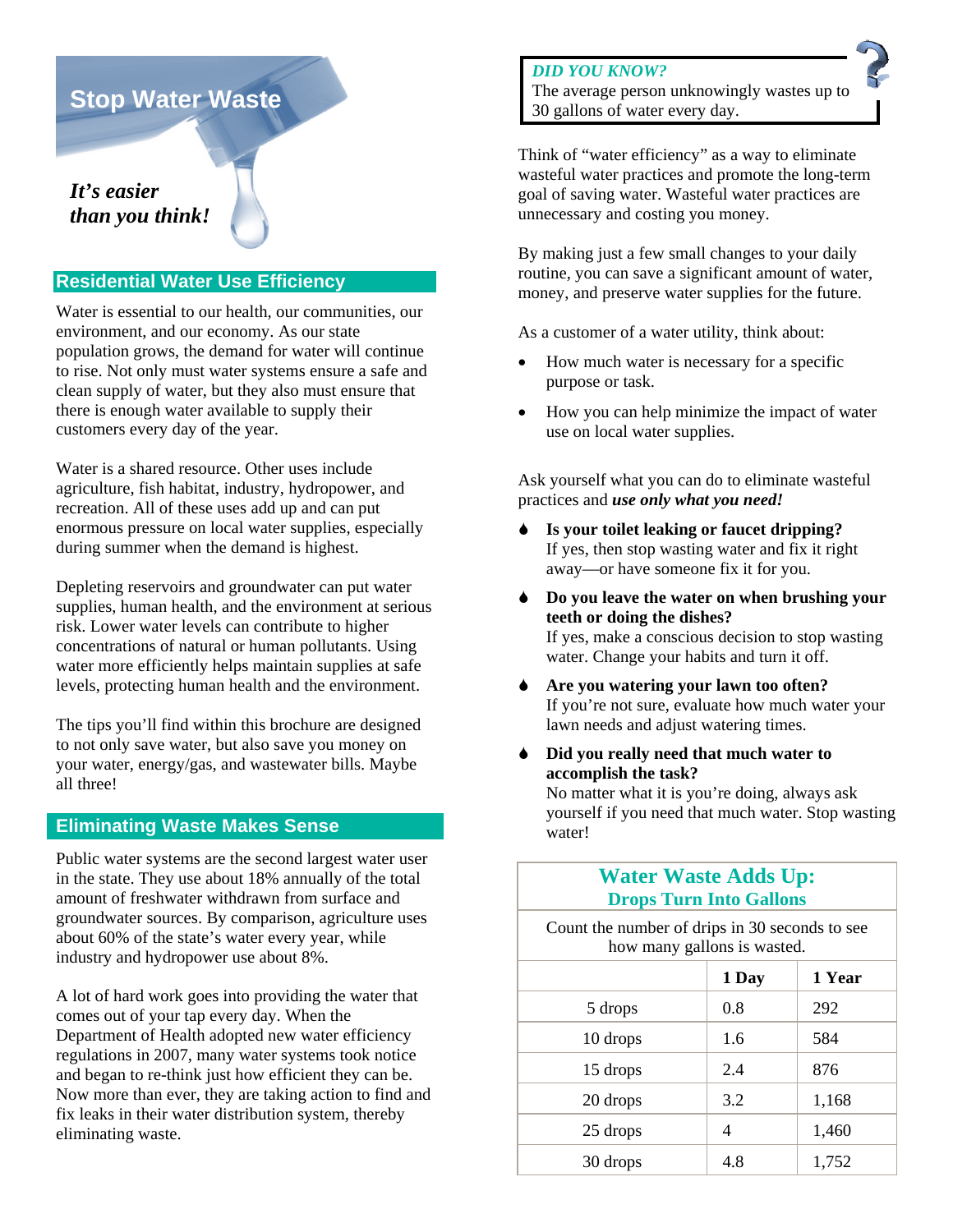# **Go Green: Reduce Energy and Water Use**

It takes a lot of energy to treat and deliver the water to everyone in your community. Considerable amounts of energy also go to heat water for laundry, bathing, cooking, dishwashing, and cleaning our homes. Homes with electric water heaters use 25% of their electricity to heat water.

## *DID YOU KNOW?*

Approximately 4% of the nation's electricity consumption is used moving or treating water and wastewater.

# **Look for the WaterSense Label**

WaterSense is a program sponsored by the U.S. Environmental Protection Agency. Much like the ENERGY STAR symbol for energy-efficient products and practices, WaterSense is the symbol for waterefficient products, services, and practices.

WaterSense helps consumers identify products that meet EPA's criteria for water efficiency and performance. WaterSense labeled products use 20% less than standard products.

Best of all, they work!

All WaterSense labeled products have been tested to ensure savings and performance. Look for WaterSense labeled products and start saving water today!



Visit www.epa.gov/watersense to learn more.

#### *DID YOU KNOW?*

If a family of four replaces its older, inefficient toilets with new WaterSense toilets, it could save more than 16,000 gallons per year and \$2,000 in water and wastewater bills over the lifetime of the toilets.



One of the simplest ways to save both water and energy is to install water-efficient plumbing fixtures. This will save you money on your water and energy bills—it takes less energy to heat less water.

Look for WaterSense labeled products to save the most money. You can let these products do the saving for you!

- 6 **High Efficiency Toilets** use 1.28 gallons per flush or less. Plus, they now have flush ratings that can tell you just how well they perform.
- 6 **Faucet aerators** are very inexpensive and easy to install.
- 6 **Low-flow showerheads.** Look for those that use 2 gallons per minute or less.
- 6 **High Efficiency Washing machines**. Look for ENERGY STAR rated machines with low water use per load (water factor of 4.5 or lower).

#### *DID YOU KNOW?*

Gardening professionals agree that most lawns and yards receive more water than they need. Over-watering creates runoff that carries toxic fertilizers and pesticides into our streams, rivers, and lakes—where it can contaminate drinking water supplies too!

# *\$\$ Great Water/Money Saving Tips \$\$*

Visit these Web sites to find rebates near you or simply ask your water or wastewater utility if they offer rebates.

www.epa.gov/watersense/rebate\_finder saving money water.html

www.toiletrebate.com/index.php

www.greenplumbersusa.com/green-plumber-waterrebates-in-your-area

Install moisture control sensors or rain sensors on your automated irrigation systems. These devices know when to water your lawn, keeping it healthy and green. Best of all they can substantially reduce your water bill and save a ton of water.

#### **Leak Repair**

Many homes waste (and pay for) thousands of gallons of water each year because they don't fix leaks that can be easily repaired. Fix it yourself or ask a friend to help you.

#### *DID YOU KNOW?*

In one year, water leaks in your home can waste enough water to fill a backyard swimming pool.



Replacement parts are inexpensive and can save you more than 10% on your water bill. In most cases, fixing a leaky toilet should cost you about \$10 or less in parts.